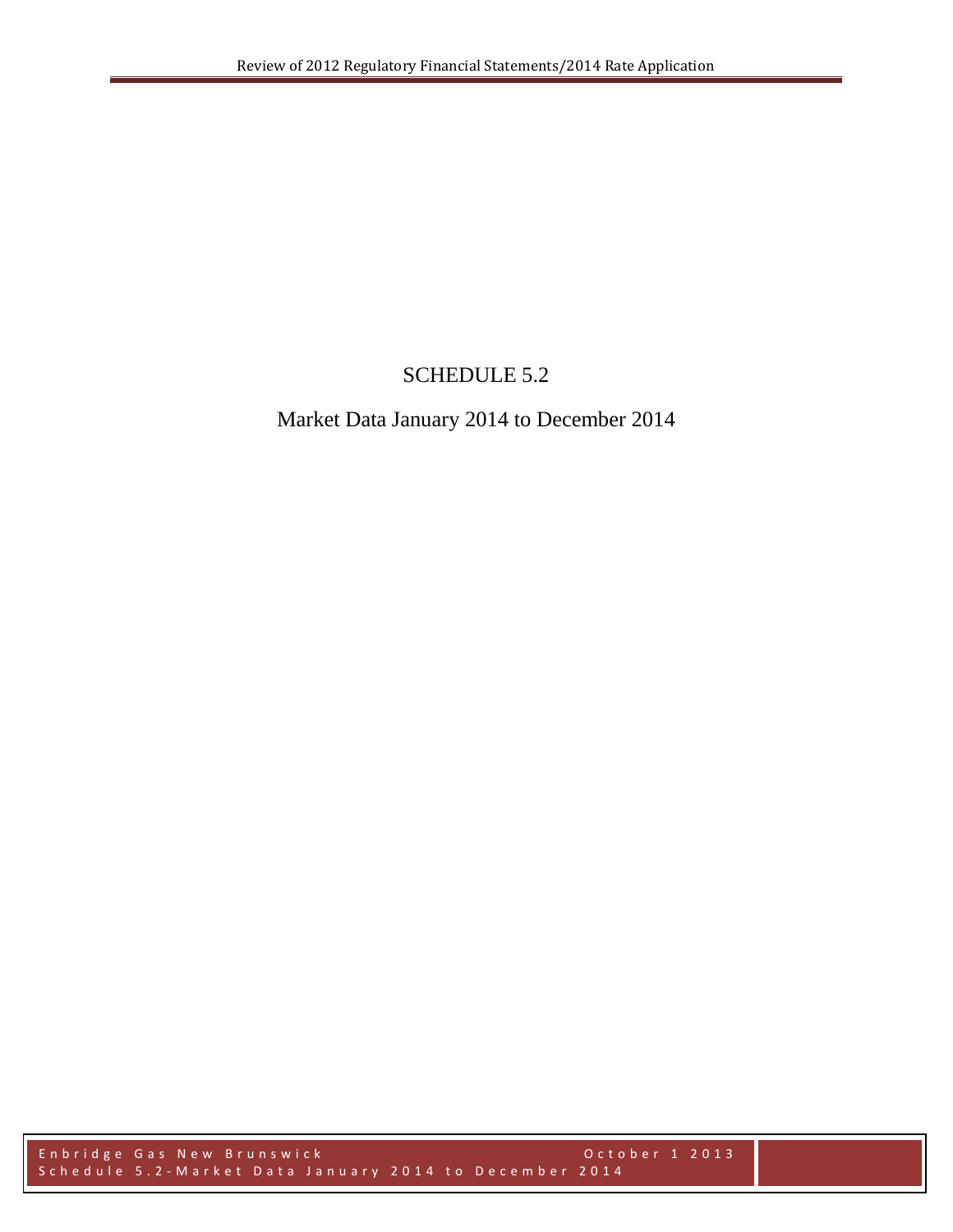No.2 Heating Oil Pricing

|                    | Jan-14 | Feb-14 | Mar-14 | Apr-14 | May-14 | $Jun-14$ | <b>Jul-14</b> | Aug-14 | Sep-14 | Oct-14 | Nov-14 | Dec-14 |
|--------------------|--------|--------|--------|--------|--------|----------|---------------|--------|--------|--------|--------|--------|
| 6/3/2013           | 2.8775 | 2.8819 | 2.8778 | 2.8668 | 2.8569 | 2.8471   | 2.8440        | 2.8420 | 2.8390 | 2.8345 | 2.8290 | 2.8225 |
| 6/4/2013           | 2.8994 | 2.9032 | 2.8982 | 2.8860 | 2.8750 | 2.8640   | 2.8601        | 2.8573 | 2.8537 | 2.8481 | 2.8415 | 2.8341 |
| 6/5/2013           | 2.8953 | 2.8998 | 2.8953 | 2.8831 | 2.8721 | 2.8610   | 2.8569        | 2.8541 | 2.8503 | 2.8447 | 2.8381 | 2.8307 |
| 6/6/2013           | 2.9095 | 2.9139 | 2.9092 | 2.8974 | 2.8869 | 2.8762   | 2.8721        | 2.8693 | 2.8655 | 2.8599 | 2.8533 | 2.8459 |
| 6/7/2013           | 2.9282 | 2.9312 | 2.9255 | 2.9135 | 2.9027 | 2.8919   | 2.8872        | 2.8834 | 2.8790 | 2.8728 | 2.8656 | 2.8579 |
| 6/10/2013          | 2.9216 | 2.9248 | 2.9194 | 2.9081 | 2.8978 | 2.8875   | 2.8829        | 2.8794 | 2.8753 | 2.8694 | 2.8625 | 2.8550 |
| 6/11/2013          | 2.8970 | 2.9005 | 2.8952 | 2.8839 | 2.8736 | 2.8636   | 2.8591        | 2.8556 | 2.8516 | 2.8459 | 2.8392 | 2.8319 |
| 6/12/2013          | 2.9254 | 2.9279 | 2.9222 | 2.9105 | 2.8998 | 2.8896   | 2.8848        | 2.8808 | 2.8763 | 2.8703 | 2.8633 | 2.8558 |
| 6/13/2013          | 2.9594 | 2.9603 | 2.9531 | 2.9396 | 2.9267 | 2.9149   | 2.9089        | 2.9039 | 2.8994 | 2.8934 | 2.8864 | 2.8789 |
| 6/14/2013          | 2.9840 | 2.9828 | 2.9734 | 2.9582 | 2.9428 | 2.9288   | 2.9217        | 2.9159 | 2.9107 | 2.9042 | 2.8972 | 2.8897 |
| 6/17/2013          | 2.9738 | 2.9728 | 2.9637 | 2.9478 | 2.9321 | 2.9177   | 2.9107        | 2.9047 | 2.8993 | 2.8926 | 2.8854 | 2.8777 |
| 6/18/2013          | 2.9882 | 2.9877 | 2.9786 | 2.9623 | 2.9463 | 2.9312   | 2.9240        | 2.9175 | 2.9121 | 2.9054 | 2.8982 | 2.8905 |
| 6/19/2013          | 2.9948 | 2.9936 | 2.9837 | 2.9662 | 2.9492 | 2.9335   | 2.9260        | 2.9192 | 2.9135 | 2.9065 | 2.8990 | 2.8910 |
| 6/20/2013          | 2.8974 | 2.8971 | 2.8879 | 2.8714 | 2.8555 | 2.8408   | 2.8343        | 2.8285 | 2.8238 | 2.8178 | 2.8113 | 2.8043 |
| 6/21/2013          | 2.8632 | 2.8627 | 2.8536 | 2.8372 | 2.8216 | 2.8071   | 2.8006        | 2.7951 | 2.7906 | 2.7851 | 2.7791 | 2.7721 |
| 6/24/2013          | 2.8666 | 2.8654 | 2.8558 | 2.8405 | 2.8260 | 2.8130   | 2.8078        | 2.8033 | 2.7993 | 2.7947 | 2.7892 | 2.7827 |
| 6/25/2013          | 2.8701 | 2.8687 | 2.8596 | 2.8454 | 2.8324 | 2.8204   | 2.8152        | 2.8107 | 2.8067 | 2.8022 | 2.7968 | 2.7903 |
| 6/26/2013          | 2.8731 | 2.8722 | 2.8632 | 2.8490 | 2.8360 | 2.8244   | 2.8188        | 2.8141 | 2.8103 | 2.8061 | 2.8009 | 2.7946 |
| 6/27/2013          | 2.9013 | 2.9002 | 2.8907 | 2.8756 | 2.8619 | 2.8500   | 2.8440        | 2.8388 | 2.8350 | 2.8309 | 2.8258 | 2.8196 |
| 6/28/2013          | 2.8744 | 2.8737 | 2.8649 | 2.8505 | 2.8375 | 2.8264   | 2.8203        | 2.8153 | 2.8115 | 2.8074 | 2.8023 | 2.7962 |
| 7/1/2013           | 2.8936 | 2.8941 | 2.8857 | 2.8707 | 2.8568 | 2.8451   | 2.8386        | 2.8334 | 2.8293 | 2.8249 | 2.8195 | 2.8131 |
| 7/2/2013           | 2.9212 | 2.9216 | 2.9130 | 2.8969 | 2.8819 | 2.8689   | 2.8619        | 2.8562 | 2.8516 | 2.8467 | 2.8408 | 2.8339 |
| 7/3/2013           | 2.9645 | 2.9631 | 2.9521 | 2.9340 | 2.9169 | 2.9022   | 2.8935        | 2.8866 | 2.8816 | 2.8761 | 2.8696 | 2.8626 |
| 7/5/2013           | 3.0019 | 2.9984 | 2.9841 | 2.9626 | 2.9427 | 2.9247   | 2.9147        | 2.9072 | 2.9017 | 2.8962 | 2.8897 | 2.8827 |
| 7/8/2013           | 2.9961 | 2.9942 | 2.9818 | 2.9618 | 2.9426 | 2.9251   | 2.9157        | 2.9088 | 2.9038 | 2.8983 | 2.8916 | 2.8844 |
| 7/9/2013           | 3.0034 | 3.0016 | 2.9893 | 2.9693 | 2.9500 | 2.9320   | 2.9230        | 2.9165 | 2.9115 | 2.9060 | 2.8993 | 2.8921 |
| 7/10/2013          | 3.0171 | 3.0155 | 3.0042 | 2.9844 | 2.9651 | 2.9473   | 2.9378        | 2.9307 | 2.9254 | 2.9196 | 2.9126 | 2.9052 |
| 7/11/2013          | 3.0079 | 3.0074 | 2.9974 | 2.9782 | 2.9598 | 2.9425   | 2.9335        | 2.9270 | 2.9217 | 2.9159 | 2.9089 | 2.9015 |
| 7/12/2013          | 3.0316 | 3.0283 | 3.0159 | 2.9952 | 2.9755 | 2.9568   | 2.9462        | 2.9382 | 2.9321 | 2.9261 | 2.9191 | 2.9111 |
| 7/15/2013          | 3.0291 | 3.0251 | 3.0114 | 2.9910 | 2.9719 | 2.9539   | 2.9433        | 2.9357 | 2.9296 | 2.9236 | 2.9166 | 2.9086 |
| 7/16/2013          | 3.0382 | 3.0322 | 3.0170 | 2.9965 | 2.9775 | 2.9595   | 2.9488        | 2.9413 | 2.9348 | 2.9283 | 2.9208 | 2.9128 |
| 7/17/2013          | 3.0604 | 3.0529 | 3.0362 | 3.0147 | 2.9948 | 2.9760   | 2.9647        | 2.9572 | 2.9510 | 2.9438 | 2.9358 | 2.9273 |
| 7/18/2013          | 3.0827 | 3.0727 | 3.0538 | 3.0308 | 3.0100 | 2.9900   | 2.9772        | 2.9682 | 2.9604 | 2.9509 | 2.9409 | 2.9313 |
| 7/19/2013          | 3.0733 | 3.0632 | 3.0440 | 3.0211 | 3.0005 | 2.9810   | 2.9684        | 2.9597 | 2.9520 | 2.9426 | 2.9328 | 2.9236 |
| 7/22/2013          | 3.0596 | 3.0506 | 3.0324 | 3.0108 | 2.9911 | 2.9729   | 2.9609        | 2.9527 | 2.9455 | 2.9365 | 2.9275 | 2.9185 |
| 7/23/2013          | 3.0659 | 3.0574 | 3.0395 | 3.0180 | 2.9985 | 2.9810   | 2.9693        | 2.9615 | 2.9550 | 2.9470 | 2.9390 | 2.9305 |
| 7/24/2013          | 3.0442 | 3.0364 | 3.0194 | 2.9992 | 2.9816 | 2.9654   | 2.9544        | 2.9469 | 2.9409 | 2.9334 | 2.9254 | 2.9169 |
| 7/25/2013          | 3.0348 | 3.0280 | 3.0125 | 2.9942 | 2.9786 | 2.9639   | 2.9540        | 2.9474 | 2.9424 | 2.9354 | 2.9279 | 2.9199 |
| 7/26/2013          | 3.0066 | 3.0007 | 2.9861 | 2.9686 | 2.9538 | 2.9400   | 2.9305        | 2.9239 | 2.9189 | 2.9119 | 2.9049 | 2.8974 |
| 7/29/2013          | 3.0114 | 3.0046 | 2.9892 | 2.9716 | 2.9568 | 2.9428   | 2.9332        | 2.9267 | 2.9219 | 2.9149 | 2.9079 | 2.9009 |
| 7/30/2013          | 3.0053 | 2.9989 | 2.9837 | 2.9661 | 2.9513 | 2.9373   | 2.9277        | 2.9209 | 2.9164 | 2.9099 | 2.9034 | 2.8969 |
| 7/31/2013          | 3.0487 | 3.0413 | 3.0247 | 3.0056 | 2.9897 | 2.9745   | 2.9642        | 2.9565 | 2.9515 | 2.9450 | 2.9380 | 2.9310 |
| AVERAGE (US\$/gal) | 2.969  | 2.9669 | 2.9558 | 2.9389 | 2.9233 | 2.9089   | 2.901         | 2.8951 | 2.89   | 2.8839 | 2.8771 | 2.8696 |
|                    |        |        |        |        |        |          |               |        |        |        |        |        |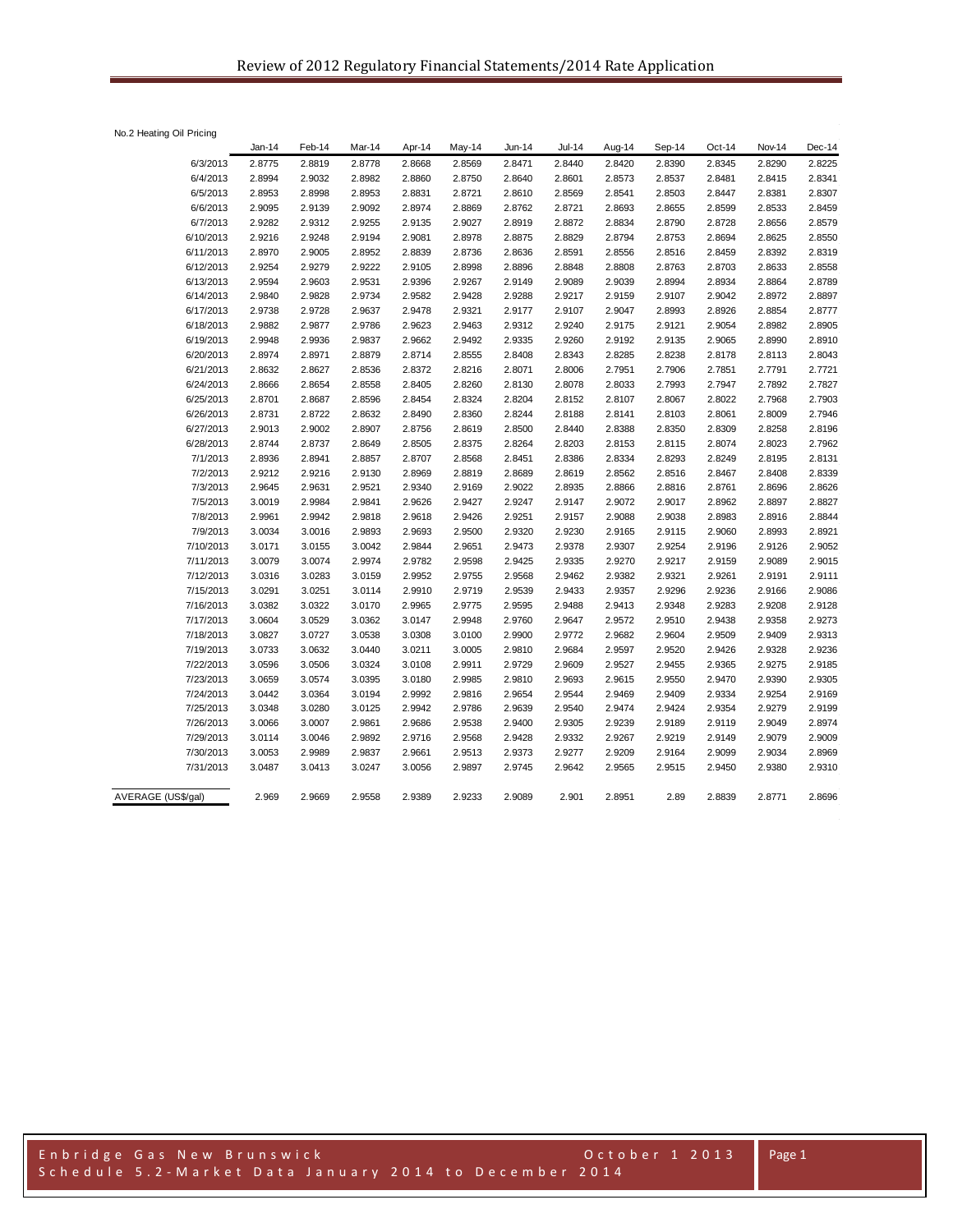| <b>Natural Gas</b> |        |        |        |        |        |        |               |        |        |        |        |        |
|--------------------|--------|--------|--------|--------|--------|--------|---------------|--------|--------|--------|--------|--------|
|                    | Jan-14 | Feb-14 | Mar-14 | Apr-14 | May-14 | Jun-14 | <b>Jul-14</b> | Aug-14 | Sep-14 | Oct-14 | Nov-14 | Dec-14 |
| 6/3/2013           | 4.3150 | 4.2970 | 4.2420 | 4.0800 | 4.0840 | 4.1170 | 4.1520        | 4.1700 | 4.1700 | 4.1920 | 4.2690 | 4.4370 |
| 6/4/2013           | 4.3240 | 4.3060 | 4.2530 | 4.0920 | 4.0960 | 4.1290 | 4.1630        | 4.1800 | 4.1800 | 4.2010 | 4.2770 | 4.4460 |
| 6/5/2013           | 4.3300 | 4.3130 | 4.2580 | 4.0970 | 4.1020 | 4.1350 | 4.1690        | 4.1850 | 4.1850 | 4.2060 | 4.2800 | 4.4470 |
| 6/6/2013           | 4.1730 | 4.1610 | 4.1100 | 3.9740 | 3.9800 | 4.0150 | 4.0510        | 4.0680 | 4.0680 | 4.0890 | 4.1670 | 4.3360 |
| 6/7/2013           | 4.1870 | 4.1760 | 4.1260 | 3.9860 | 3.9910 | 4.0250 | 4.0600        | 4.0770 | 4.0770 | 4.0980 | 4.1770 | 4.3470 |
| 6/10/2013          | 4.1660 | 4.1560 | 4.1110 | 3.9750 | 3.9800 | 4.0130 | 4.0480        | 4.0650 | 4.0650 | 4.0850 | 4.1620 | 4.3310 |
| 6/11/2013          | 4.0920 | 4.0840 | 4.0430 | 3.9120 | 3.9170 | 3.9490 | 3.9830        | 4.0000 | 4.0000 | 4.0200 | 4.0970 | 4.2640 |
| 6/12/2013          | 4.1450 | 4.1370 | 4.0910 | 3.9440 | 3.9480 | 3.9790 | 4.0110        | 4.0270 | 4.0270 | 4.0460 | 4.1200 | 4.2850 |
| 6/13/2013          | 4.1730 | 4.1660 | 4.1210 | 3.9720 | 3.9760 | 4.0070 | 4.0390        | 4.0550 | 4.0550 | 4.0730 | 4.1460 | 4.3100 |
| 6/14/2013          | 4.0950 | 4.0890 | 4.0420 | 3.9110 | 3.9170 | 3.9490 | 3.9810        | 3.9960 | 3.9960 | 4.0130 | 4.0900 | 4.2560 |
| 6/17/2013          | 4.2020 | 4.1930 | 4.1450 | 3.9870 | 3.9920 | 4.0230 | 4.0560        | 4.0710 | 4.0700 | 4.0860 | 4.1610 | 4.3230 |
| 6/18/2013          | 4.2350 | 4.2280 | 4.1800 | 4.0260 | 4.0320 | 4.0630 | 4.0960        | 4.1110 | 4.1100 | 4.1260 | 4.2010 | 4.3620 |
| 6/19/2013          | 4.2790 | 4.2700 | 4.2230 | 4.0610 | 4.0660 | 4.0970 | 4.1300        | 4.1440 | 4.1430 | 4.1580 | 4.2310 | 4.3890 |
| 6/20/2013          | 4.2050 | 4.1970 | 4.1510 | 4.0060 | 4.0120 | 4.0430 | 4.0750        | 4.0890 | 4.0880 | 4.1050 | 4.1790 | 4.3380 |
|                    |        |        |        |        |        |        |               |        |        |        |        |        |
| 6/21/2013          | 4.1140 | 4.1080 | 4.0650 | 3.9390 | 3.9470 | 3.9780 | 4.0110        | 4.0240 | 4.0230 | 4.0400 | 4.1160 | 4.2780 |
| 6/24/2013          | 4.0930 | 4.0900 | 4.0530 | 3.9410 | 3.9510 | 3.9840 | 4.0180        | 4.0310 | 4.0300 | 4.0470 | 4.1270 | 4.2910 |
| 6/25/2013          | 4.0160 | 4.0150 | 3.9810 | 3.8840 | 3.8950 | 3.9290 | 3.9640        | 3.9780 | 3.9780 | 3.9970 | 4.0770 | 4.2430 |
| 6/26/2013          | 4.0750 | 4.0730 | 4.0370 | 3.9340 | 3.9470 | 3.9810 | 4.0150        | 4.0300 | 4.0300 | 4.0490 | 4.1280 | 4.2930 |
| 6/27/2013          | 3.9240 | 3.9250 | 3.8900 | 3.8130 | 3.8310 | 3.8690 | 3.9060        | 3.9210 | 3.9220 | 3.9410 | 4.0270 | 4.1970 |
| 6/28/2013          | 3.8990 | 3.9030 | 3.8730 | 3.7930 | 3.8100 | 3.8470 | 3.8840        | 3.8990 | 3.9010 | 3.9210 | 4.0050 | 4.1730 |
| 7/1/2013           | 3.9100 | 3.9140 | 3.8790 | 3.7990 | 3.8160 | 3.8520 | 3.8910        | 3.9060 | 3.9080 | 3.9270 | 4.0070 | 4.1700 |
| 7/2/2013           | 3.9770 | 3.9790 | 3.9440 | 3.8600 | 3.8750 | 3.9090 | 3.9460        | 3.9620 | 3.9640 | 3.9840 | 4.0630 | 4.2240 |
| 7/3/2013           | 4.0120 | 4.0120 | 3.9760 | 3.8940 | 3.9100 | 3.9460 | 3.9820        | 3.9970 | 3.9990 | 4.0180 | 4.0950 | 4.2550 |
| 7/5/2013           | 3.9460 | 3.9480 | 3.9130 | 3.8320 | 3.8480 | 3.8810 | 3.9180        | 3.9350 | 3.9380 | 3.9590 | 4.0410 | 4.2050 |
| 7/8/2013           | 4.0540 | 4.0510 | 4.0140 | 3.9240 | 3.9390 | 3.9700 | 4.0050        | 4.0230 | 4.0260 | 4.0460 | 4.1260 | 4.2880 |
| 7/9/2013           | 3.9860 | 3.9890 | 3.9560 | 3.8740 | 3.8910 | 3.9240 | 3.9600        | 3.9780 | 3.9810 | 4.0020 | 4.0840 | 4.2480 |
| 7/10/2013          | 4.0090 | 4.0110 | 3.9770 | 3.8940 | 3.9110 | 3.9430 | 3.9780        | 3.9960 | 3.9990 | 4.0200 | 4.1010 | 4.2640 |
| 7/11/2013          | 3.9480 | 3.9500 | 3.9170 | 3.8450 | 3.8620 | 3.8950 | 3.9300        | 3.9480 | 3.9510 | 3.9720 | 4.0540 | 4.2190 |
| 7/12/2013          | 3.9800 | 3.9830 | 3.9480 | 3.8790 | 3.8960 | 3.9280 | 3.9630        | 3.9810 | 3.9840 | 4.0050 | 4.0870 | 4.2530 |
| 7/15/2013          | 4.0000 | 4.0020 | 3.9660 | 3.8950 | 3.9120 | 3.9450 | 3.9800        | 3.9990 | 4.0020 | 4.0220 | 4.1030 | 4.2700 |
| 7/16/2013          | 4.0030 | 4.0040 | 3.9660 | 3.8970 | 3.9140 | 3.9460 | 3.9810        | 3.9990 | 4.0020 | 4.0220 | 4.1000 | 4.2640 |
| 7/17/2013          | 3.9600 | 3.9620 | 3.9250 | 3.8550 | 3.8720 | 3.9040 | 3.9380        | 3.9560 | 3.9580 | 3.9790 | 4.0580 | 4.2210 |
| 7/18/2013          | 4.1090 | 4.1070 | 4.0630 | 3.9520 | 3.9660 | 3.9960 | 4.0290        | 4.0430 | 4.0420 | 4.0620 | 4.1360 | 4.2910 |
| 7/19/2013          | 4.0890 | 4.0870 | 4.0390 | 3.9340 | 3.9470 | 3.9770 | 4.0100        | 4.0250 | 4.0240 | 4.0430 | 4.1150 | 4.2680 |
| 7/22/2013          | 3.9980 | 3.9990 | 3.9540 | 3.8680 | 3.8820 | 3.9140 | 3.9480        | 3.9640 | 3.9650 | 3.9840 | 4.0570 | 4.2120 |
| 7/23/2013          | 4.0650 | 4.0650 | 4.0180 | 3.9320 | 3.9450 | 3.9750 | 4.0080        | 4.0250 | 4.0250 | 4.0440 | 4.1160 | 4.2680 |
| 7/24/2013          | 4.0250 | 4.0270 | 3.9830 | 3.9060 | 3.9220 | 3.9530 | 3.9870        | 4.0040 | 4.0040 | 4.0230 | 4.0950 | 4.2470 |
| 7/25/2013          | 3.9840 | 3.9850 | 3.9470 | 3.8800 | 3.8970 | 3.9290 | 3.9620        | 3.9800 | 3.9800 | 4.0010 | 4.0770 | 4.2300 |
| 7/26/2013          | 3.9130 | 3.9160 | 3.8800 | 3.8230 | 3.8400 | 3.8730 | 3.9070        | 3.9260 | 3.9270 | 3.9480 | 4.0250 | 4.1820 |
| 7/29/2013          | 3.8450 | 3.8500 | 3.8190 | 3.7660 | 3.7840 | 3.8170 | 3.8510        | 3.8700 | 3.8720 | 3.8940 | 3.9730 | 4.1340 |
| 7/30/2013          | 3.8210 | 3.8250 | 3.7940 | 3.7430 | 3.7610 | 3.7950 | 3.8290        | 3.8470 | 3.8500 | 3.8710 | 3.9520 | 4.1140 |
| 7/31/2013          | 3.8390 | 3.8440 | 3.8130 | 3.7590 | 3.7750 | 3.8090 | 3.8430        | 3.8610 | 3.8640 | 3.8860 | 3.9670 | 4.1300 |
| AVERAGE (US\$/GJ)  | 4.0599 | 4.0571 | 4.0163 | 3.9128 | 3.9247 | 3.9575 | 3.9919        | 4.0082 | 4.0091 | 4.0287 | 4.1064 | 4.2691 |